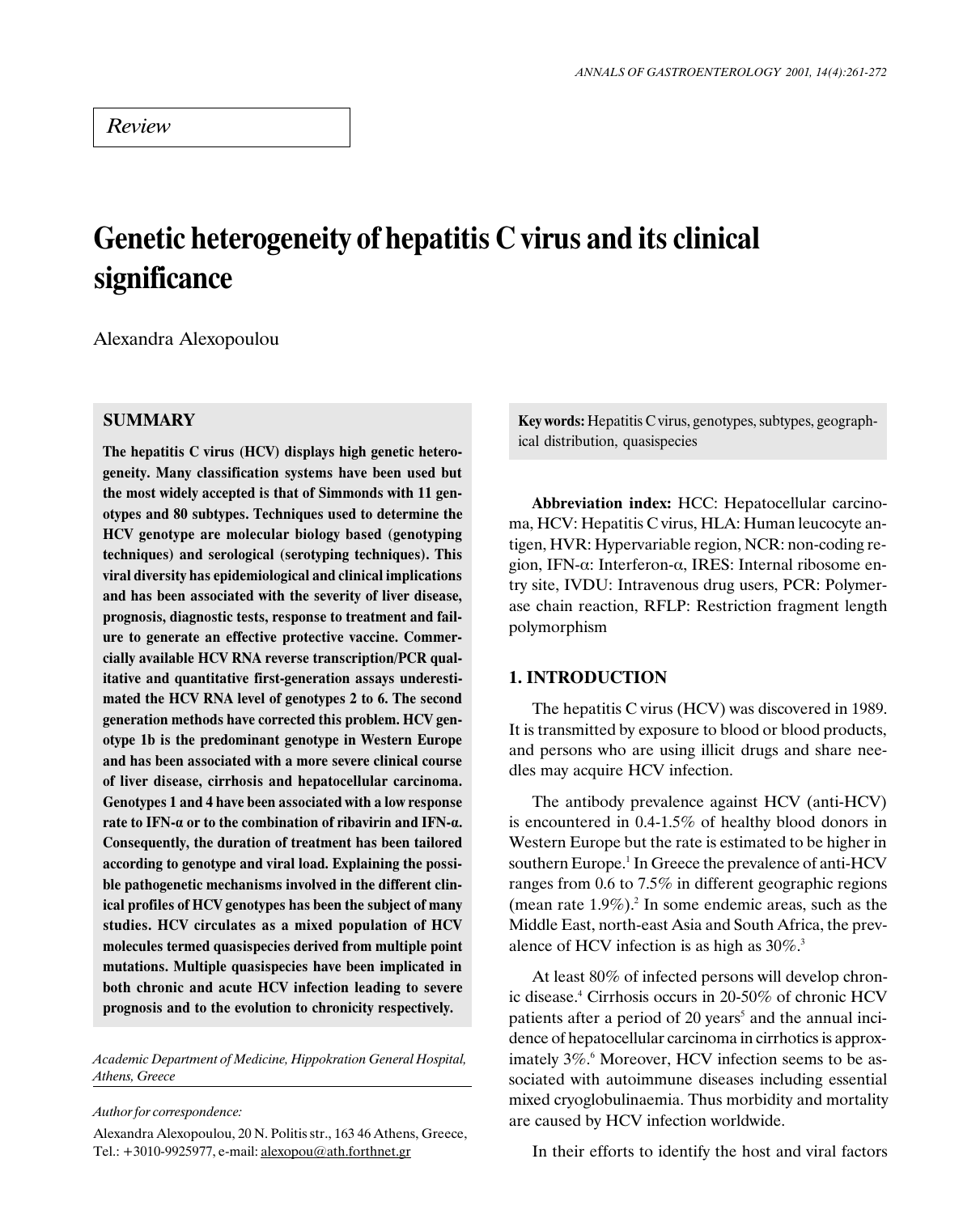associated with the outcome of the disease, investigators found that the genetic heterogeneity of HCV is related to disease prognosis and pathogenicity, as well as to response to treatment. They found that they could tailor the duration of treatment according to the genetic form of the virus in order to achieve optimal cost-effective results. Also, characterization of the genetic heterogeneity of HCV could play a major role in the development of a broadly effective HCV vaccine.

## 2. GENOMIC ORGANISATION OF HCV

Hepatitis C virus (HCV) is a positive sense, singlestranded RNA virus, consisting of 9400 nucleotides, which is classified as belonging to the Flaviviridae family. The HCV genome has a single open reading frame coding for a polyprotein of 3010 aminoacids which is cleaved after translation into structural and non-structural proteins necessary for viral replication and virion formation. The 5' non coding region  $(5'NCR)$  is a wellconserved region and is important for the initiation of translation and ribosomal binding.<sup>7</sup> The structural domain contains the core and envelope regions (E1 and E2/NS1). The envelope region E2 has two hypervariable regions (HVR1 and HVR2) for genotype 1 and one hypervariable region for the remaining genotypes with a sequence variability of more than 50%.<sup>8</sup> The non-structural domain contains the non-structural regions NS2, NS3, NS4 and NS5. The NS3 region encodes the serine proteinase which is responsible for the cleavage of the polyprotein into NS4a, NS4b, NS5a, and NS5b.<sup>9</sup> The second proteinase encoded by NS2 is responsible for the cleavage of the polyprotein in the NS2/NS3.<sup>9</sup> The NS5b region encodes the viral polymerase.

## 3. GENOTYPES, SUBTYPES AND **QUASISPECIES**

One possible reason for the high rate of chronic liver disease is viral persistence that may lie in the high mutation rate and resulting altered antigenicity of the virus which allows it to evade the hosts immune system. The rate of mutation's is about  $10<sup>3</sup>$  substitutions/site/year in the entire genome<sup>10</sup> while the mutation rate is 10 times higher in the hypervariable region. 5'NCR, core and NS5 are relatively conserved regions. The variation observed in the nucleotide sequence of various isolates of HCV has led to their classification into distinct genotypes which differ from each other by as much as 34% in nucleotide positions over the entire viral genome. Each of the major genotypes can be divided into several subtypes which differ by about 23% in nucleotide sequence. The viral isolates within one subtype (termed quasispecies - they are not identical but display up to 9% diversity from each  $other)^{11}$  are derived from an original strain by point mutations.

Determination of the genotype and subtype can be performed by sequence analysis of the whole genome. However, this work is laborious and not practicable for routine use. It now appears that any of the following regions could be used for identification of genotypes and would produce equivalent results. The regions are the  $5'NCR$ ,<sup>12</sup> NS5,<sup>13</sup> E1,<sup>14</sup> core and NS3.<sup>15</sup> The diversity between genotypes, subtypes and isolates varies according to the genomic variability of the region. Sequence divergence is about 35% in the regions  $E1$ , NS4 and NS5<sup>10</sup> but only 6% in the 5'NCR. As 5'NCR is the most conserved region it has became clear that it allows for segregation of genotypes but not of subtypes.16

## 3.1. Classification systems

Different systems of HCV genotyping have been proposed (by Chiron,<sup>9</sup> Enomoto,<sup>17</sup> Okamoto,<sup>18</sup> Simmonds<sup>10</sup>) (Table 1). The most widely accepted is that of Simmonds which is based on the sequence variability of the 222 base pairs of the NS5 region, performed by direct sequencing method on PCR (polymerase chain reaction) product and which enabled the construction of a phylogenetic tree with six main branches or genotypes. In this system the major genotypes are numbered by arabic numerals 1 to 6 and the subtypes are identified by small alphabetic letters a, b and c, in both cases in order of their discovery. The first described was genotype 1a (prototype HCV). The comparison of different classification systems for

|  |  |  | Table 1. Classification systems of the HCV genotypes |
|--|--|--|------------------------------------------------------|
|--|--|--|------------------------------------------------------|

|                 |               |         | ັ<br>. . |  |
|-----------------|---------------|---------|----------|--|
| <b>Simmonds</b> | <b>Chiron</b> | Okamoto | Enomoto  |  |
| 1a              | I             | I       | $K-PT$   |  |
| 1 <sub>b</sub>  | П             | П       | $K-1$    |  |
| 1c              | $nc^*$        | $nc^*$  | $nc^*$   |  |
| 2a              | Ш             | Ш       | $K-2a$   |  |
| 2 <sub>b</sub>  | Ш             | IV      | $K-2b$   |  |
| 2c              | Ш             | $nc^*$  | $nc^*$   |  |
| 3a              | IV            | V       | $nc^*$   |  |
| 3 <sub>b</sub>  | IV            | VI      | $nc^*$   |  |
| 4               | $nc^*$        | $nc^*$  | $nc^*$   |  |
| 5a              | V             | $nc*$   | $nc^*$   |  |
| 6a              | $nc*$         | $nc*$   | $nc*$    |  |

 $nc^* = no$  classified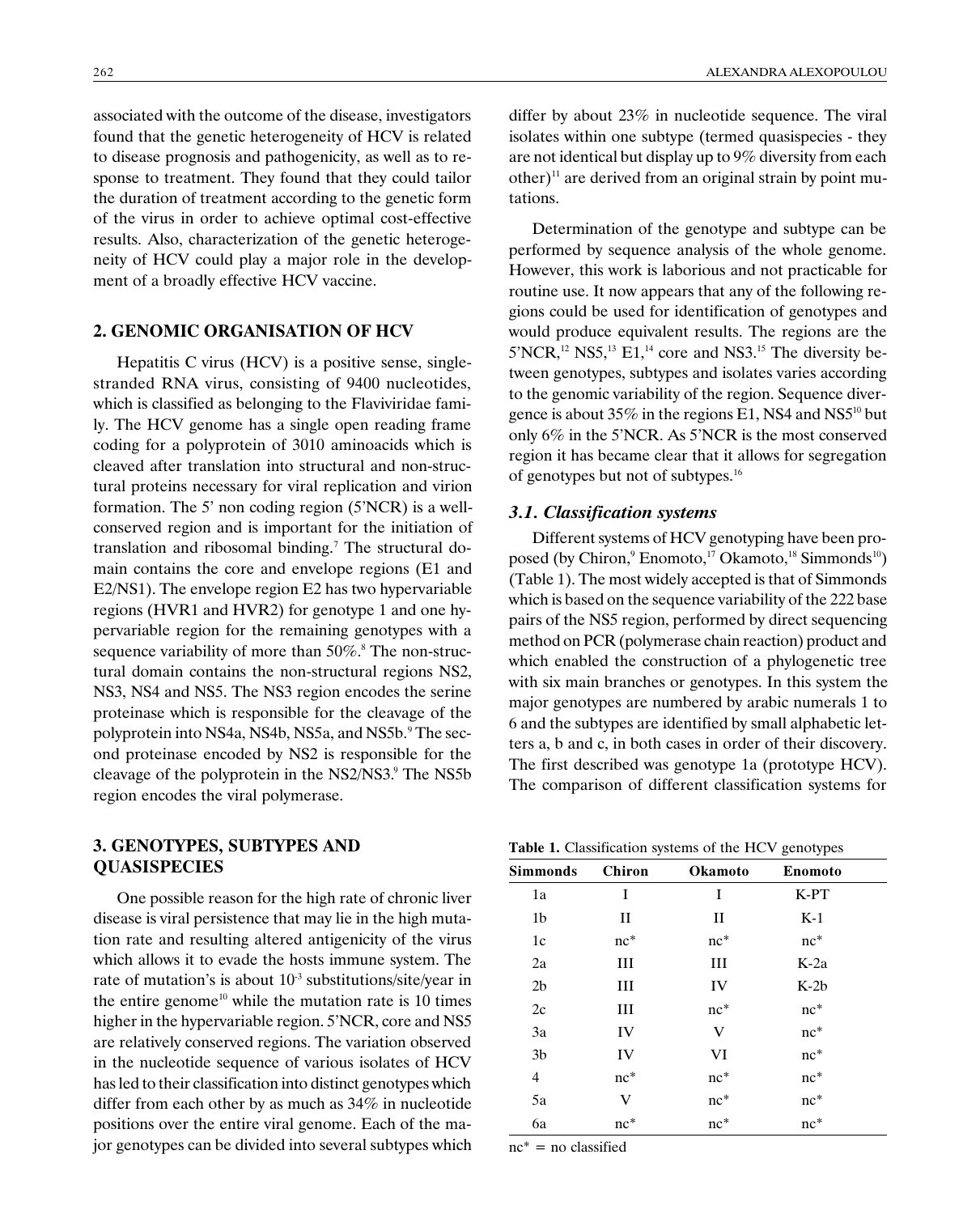#### HCV genotypes is shown in Table 1.

Initially six main genotypes (1-6) and 12 subtypes were described. Then on the basis of sequence analysis of the regions NS5 and E1, genotypes  $7-11^{19}$  were recognized and subtype numbers raised to about 80.20 For a new subtype to be assigned it should be different in the phylogenetic analysis in at least two genomic regions.<sup>21</sup> However, following the description of the new genotypes 7-11, many investigators considered that it was more suitable for genotypes 7, 8, 9 and 11 to be assigned as subtypes of genotype 6 and for genotype 10 to be a subtype of genotype 3.

## 3.2. Geographic distribution of genotypes

There are differences in the relative prevalence of genotypes and subtypes in distinct geographic areas. 1a, 1b, 2a, 2b and 3a are the most prevalent types in Western Europe and North America<sup>22</sup> (Figure 1). Genotype 1 accounts for 50% of the cases and genotypes 2 and 3 for 20% each.<sup>23</sup> In the United States type 1a is the predominant one. Italy, France, and the Netherlands are predominantly infected by 1b. In southern and eastern Europe type 1b is the most prevalent.<sup>24</sup> In Greece, genotype 1b is responsible for 47% of cases, followed by 3a  $(22\%)$  and 1a  $(11\%)$ .<sup>25</sup> In cental Europe genotypes 2 and 3 are absent and almost all infected individuals have genotype 1. In the Middle East and Central Africa, genotype 4 has the highest prevalence rate and in Southern Africa genotype 5 is the most prevalent. In the Far East 1b, 2a and 2b are the most widely distributed.<sup>26</sup> In South-East Asian countries 1b is the most prevalent with the exception of the Philippines where 1a predominates.<sup>27</sup> Genotype 3 with 9 subtypes (a-i) has been observed in Singapore, Thailand, Bangladesh, and eastern India. The most recently discovered genotypes are limited to the Asian continent. Genotypes 7, 8 and 9 have been found in Vietnam and Thailand<sup>28</sup> and 10 and 11 in Indonesia.



Figure 1. Worldwide geographic distribution of HCV genotypes.

Determination of the distribution of HCV genotypes has been helpful in understanding the epidemiology of the virus. For example, the age-related distribution of HCV genotypes in Western Europe is suggestive of changes over the last 40 years. The relative prevalence of genotypes 1a and 3a has increased in the population. The increasing drug addiction rate over this period may explain this observation, since there is evidence that both types are most prominent among intravenous drug users (IVDUs). Genotype 1a accounts for 51-53% and genotype 3a for 40-45% among IVDUs.<sup>29,30</sup> Genotype 1b seemed to be spread by transfusion of blood and blood products or nosocomial infection, since it accounts for the majority of HCV infected persons with a history of hospitalization.<sup>25,30</sup> Also, patients with genotype 1 are older than patients with genotype 2 or 3 and patients with subtype 1b are older than patients with subtype 1a. or 3a.25,29

#### 3.3. Genotype determination techniques

Two categories of techniques can be used to determine HCV genotype in the serum: molecular biology based techniques (genotyping techniques) and serological techniques (serotyping techniques). $31$ 

#### 3.3.1. Genotyping techniques

Genotyping techniques are the following (Figure 2):

- Primer specific PCR
- Restriction fragment length polymorphism (RFLP)
- Reverse hybridisation technique
- Sequencing method

The main advantages of the above mentioned molecular biology-based genotyping techniques are direct access to viral genome sequence information, high sensitivity and the possibility of subtyping. The shortcomings are that they are laborious and expensive and require technical skills and adequate laboratory equipment.

## 3.3.2. Serotyping techniques

The major advantages of the serotyping methods are: (a) they are feasible in low levels of viraemia or in the resolved HCV infections; and (b) they are less expensive and easier to perform than methods based on PCR. Their disadvantages are low sensitivity and inability to perform HCV typing in special populations such as immunocompromised and immunodialysed people. In addition, no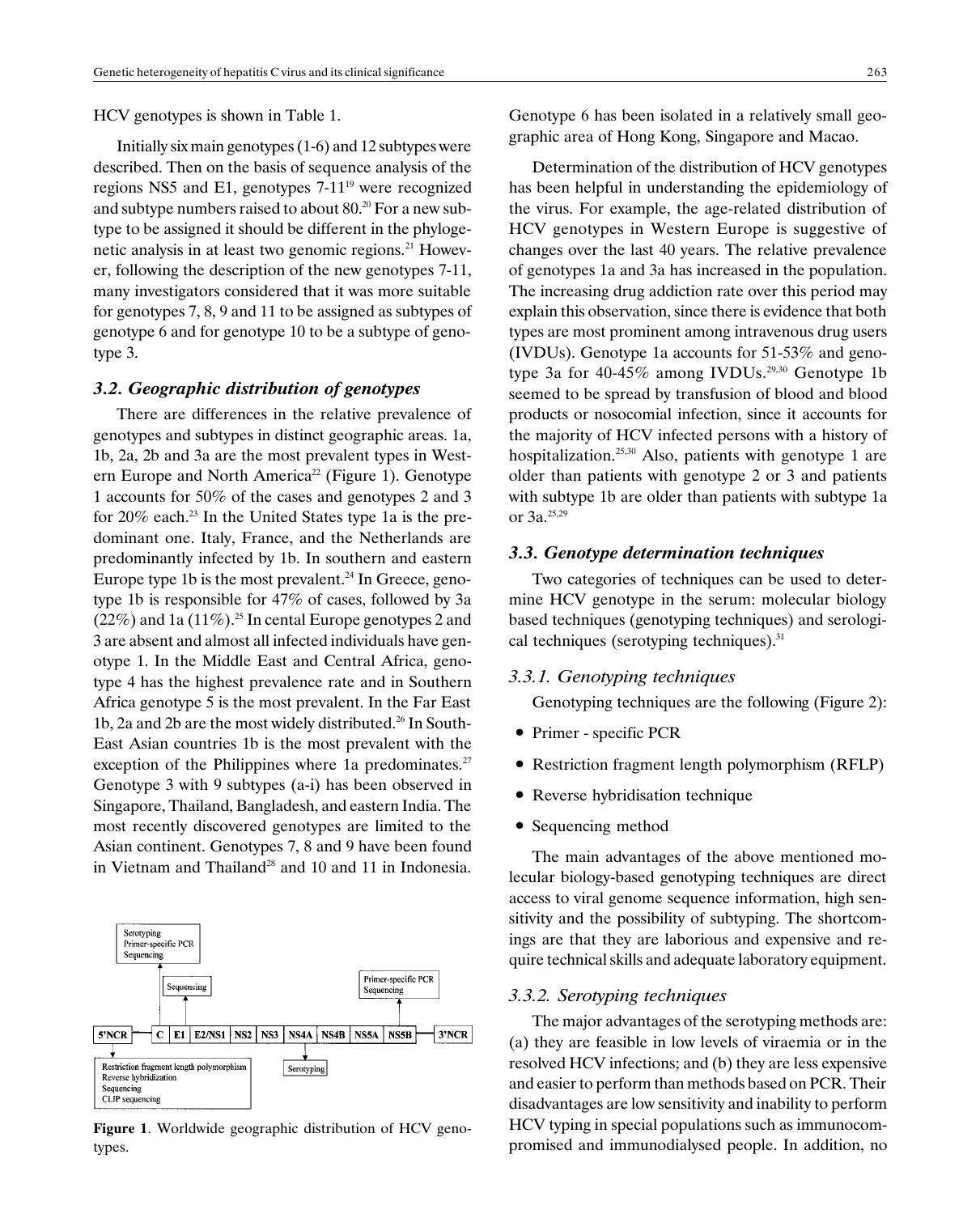

Figure 2. HCV genotyping assays and the genomic regions used for every assay.

serotyping method can determine the subtypes included in the genotypes.

In clinical practice, the only indispensable distinction is between genotype 1 and genotypes 2 and 3 in order to choose the optimal therapeutic regimen. All the above mentioned systems have concordant results with respect to this distinction.

Mixed genotype infections from a major and a minor HCV population accounts for 4-17% of HCV patients. $32$ Methods used for the detection of mixed genotype infections are type-specific PCR, RFLP, LiPA, serological methods and sequence analysis of high number of clones. The prevalence of mixed genotype infections is dependent on the sensitivity of the method and the group of HCV infected persons. Patients on haemodialysis, thalassaemia patients with multiple transfusions, IVDUs and haemophiliacs have the highest rate of mixed genotype infections.

## 4. CLINICAL SIGNIFICANCE OF GENETIC HETEROGENEITY OF HCV

## 4.1. Diagnostic assays

## 4.1.1. Anti-HCV antibody detection

The serological assays employ antigens from structural and non-structural regions of HCV. However, all the antigens employed are derived from genotype 1 and possibly these assays are less efficient in detecting non-1 genotypes. Antibody reactivity to 5-1-1 and c100-3 is reduced in patients infected with types 2b and 3a.<sup>33</sup> Many investigators claim that the sensitivity of serological methods is low in geographical areas with a high prevalence of non-1 HCV genotypes. It is also possible that the current screening assays may not detect unidentified genotypes.

In the third-generation assay ELISA3, a recombinant NS5 antigen was added to the four antigens of the second-generation assay. The third generation assay is less influenced by the genotype.34

#### 4.1.2. HCV RNA detection assays

The commercially available reverse transcription PCR qualitative and quantitative first-generation methods underestimated the viral level of individuals infected with non-1 genotypes.<sup>35</sup> These discrepancies may be explained by differences in the efficiency of virus amplification methods for different genotypes. In fact, probes and primers have been designed to match genotype 1 sequences. The new version of the branched signal DNA amplification method (Quantiplex HCV RNA 2.0, Chiron Diagnostics, Emeryville, California) and the second-generation reverse transcription quantitative PCR-based assay (Amplicor HCV Monitor 2.0, Roche Molecular Systems) have corrected this problem and they are virtually unaffected by the genotype.36

#### 4.2. Severity of liver disease

There are multiple factors that may influence the progression of the disease including age at infection, sex, duration of infection, mode of acquisition, host immunity, co-existing infections and alcohol intake.

However, the impact of genotype on the severity and the progression of liver disease has already been thoroughly investigated. Genotype 1b has been considered by many investigators as more pathogenic since it has been associated with advanced liver disease, including liver cirrhosis and hepatocellular carcinoma (HCC) compared to genotype 2 (Table 2). Yet, the longer duration of the infection observed in genotype 1 infected persons may be responsible rather than the viral type per se. Moreover most studies are retrospective (Table 2) and the cases included are sporadic so that it is difficult to define the onset of infection. Another confounding factor is that most studies are performed in tertiary referral centres where patients with advanced liver disease are selected for specialized treatment. The information about the potential pathogenic role of some genotypes offered by case-control prospective studies is difficult to obtain because of the slow progression of the disease. In three prospective studies where cirrhotics were followed up to evaluate their progression to HCC, it was shown that patients infected with 1b were more prone to develop HCC (Table 2). Longitudinal studies also showed that patients undergoing liver transplantation have a more rapid recurrence and progression leading to cirrhosis when they are infected with 1b (Table 2).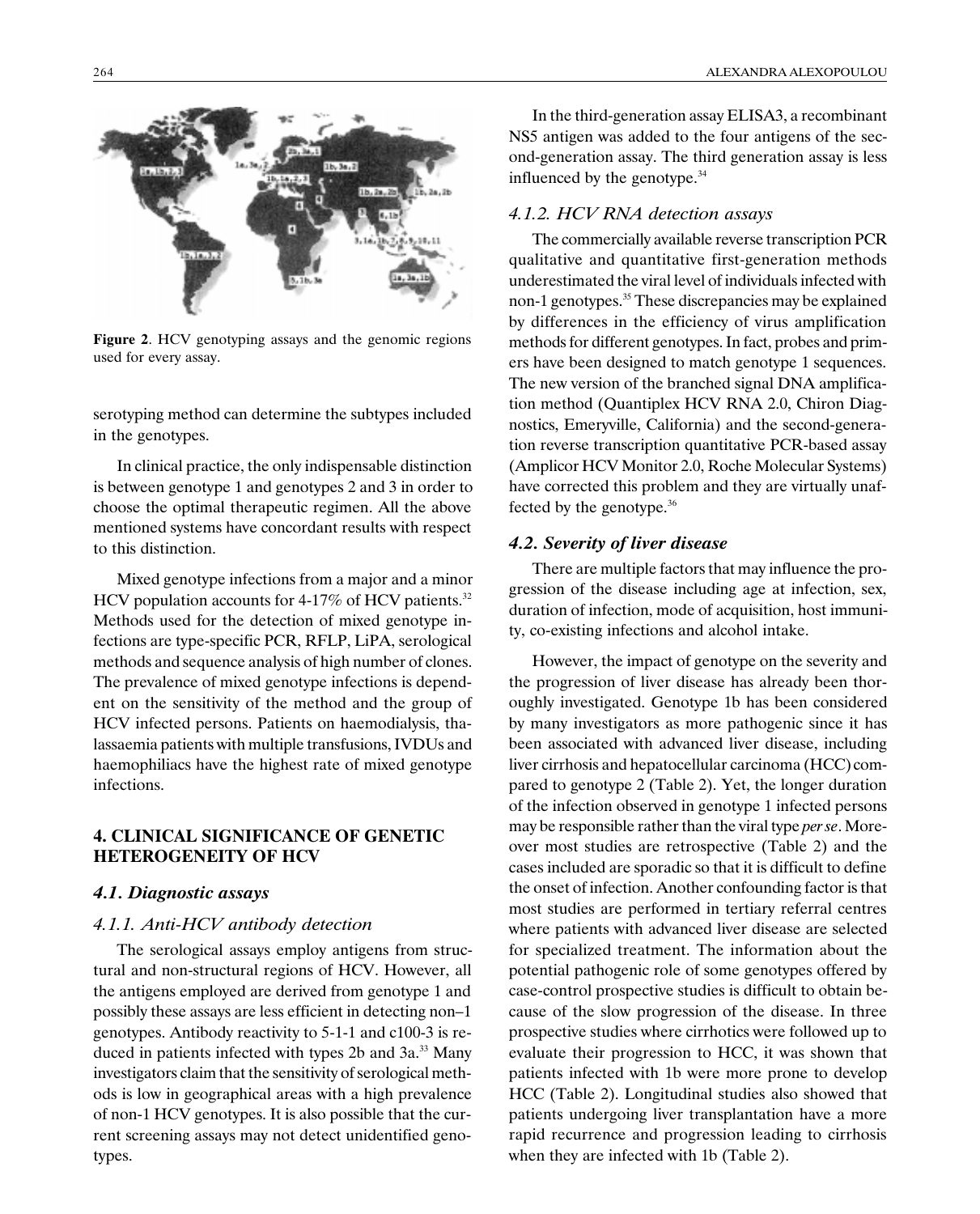Other investigators failed to demonstrate any relationship between genotype 1b and the more severe outcome of liver disease (Table 3). Poynard et al did not detect any relationship between the viral type and the evolutionary rate to fibrosis (Table 3). Eight further studies including 2 prospective ones did not show any findings confirming the association of 1b with HCC (Table 3). Other reports did not confirm the role of genotype 1 in causing rapid recurrence and progression of liver disease after liver transplantation (Table 3).

Genotype 4, mostly distributed among patients coming from the Middle East, has also been associated with a severe disease outcome and an increased development of  $HCC^{37}$ 

The clinical significance of mixed genotype HCV infection has not yet been established but it seems that, like genotype 1, there is significantly higher serum HCV RNA concentration and unfavorable outcome of liver disease when compared with genotype 2 and 3.32

The implication of viral genotypes in the development of autoimmune disorders associated with chronic hepatitis C has also been investigated. Genotype 2 has been associated with the development of autoimmune hepatitis with positive liver-kidney microsomal antibodies.<sup>38</sup> Genotypes 1b and 2a have also been associated with the development of essential mixed cryoglobulinemia.39 However both observations need further confirmation.

In conclusion, the influence of viral genotype in the pathogenesis of liver disease is still controversial. A metaanalysis of the most reliable of the above reports would be necessary for the evaluation of the role of viral genotypes in the course and the outcome of chronic hepatitis C. Certain strains of HCV may indeed have enhanced virulence and experimental models to assess this hypothesis in the laboratory are essential.

## 4.3. Response to antiviral treatment

Sustained response to interferon-alpha (IFN- $\alpha$ ) treatment ranges from 10% to 20%.<sup>40</sup> Many factors are asso-

| Source                        | Location    | No of pts      | Type of pts        | Type of study                  |
|-------------------------------|-------------|----------------|--------------------|--------------------------------|
| Pozzato 1994 <sup>77</sup>    | Italy       | 111            | <b>CHC</b>         | Retrospective                  |
| Mita 1994 <sup>78</sup>       | Italy       | 148            | CHC+ Cirrhosis+HCC | Retrospective                  |
| Feray 1995 <sup>79</sup>      | France      | 60             | <b>LT</b>          | Retrospective                  |
| Cathomas 1996 <sup>80</sup>   | Switzerland | 69             | <b>CHC</b>         | Retrospective                  |
| Caccamo 1996 <sup>81</sup>    | Italy       | 35             | <b>LT</b>          | Retrospective                  |
| Silini 1996 <sup>82</sup>     | Italy       | $593+166+219$  | CHC+HCC+Cirrhosis  | Cross-sctional<br>Case-control |
| Gane 1996 <sup>83</sup>       | UK          | 149            | <b>LTR</b>         | Prospective                    |
| Simmonds 1996 <sup>84</sup>   | UK          | 610            | <b>CHC</b>         | Retrospective                  |
| Zein 1996 <sup>85</sup>       | <b>USA</b>  | 48             | <b>HCC</b>         | Retrospective                  |
| Zein 1996 <sup>86</sup>       | <b>USA</b>  | 179            | <b>CHC</b>         | Retrospective                  |
| Hatzakis 1996 <sup>87</sup>   | Greece      | $17 + 87 + 23$ | HCC+CHC Cirrhosis  | Retrospective<br>Case-control  |
| Kobayashi 1996 <sup>88</sup>  | Japan       | 140            | <b>CHC</b>         | Prospective                    |
| Booth 1997 <sup>89</sup>      | UK          | 29             | <b>CHC</b>         | Retrospective                  |
| Gordon 1997 <sup>90</sup>     | <b>USA</b>  | 42             | <b>LTR</b>         | Retrospective                  |
| Donato 199791                 | Italy       | 172            | HCC                | Retrospective                  |
| Bruno 1997 <sup>92</sup>      | Italy       | 163            | Cirrhosis          | Prospective                    |
| Pageaux 1997 <sup>93</sup>    | France      | 22             | <b>LTR</b>         | Prospective                    |
| Tassopoulos 199894            | Greece      | 152            | <b>CHC</b>         | Retrospective                  |
| Berg 1998 <sup>95</sup>       | Germany     | 79             | <b>LTR</b>         | Prospective                    |
| Bellentani 1999 <sup>96</sup> | Italy       | 6917           | General Population | Prospective                    |
| Prieto 199997                 | Spain       | 81             | <b>LTR</b>         | Prospective                    |
| Belli 200098                  | Italy       | 89             | <b>LTR</b>         | Prospective                    |

Table 2. Studies that showed an association between genotype 1b and severity of liver disease

CHC: Chronic hepatitis C, LTR: Liver transplant recipients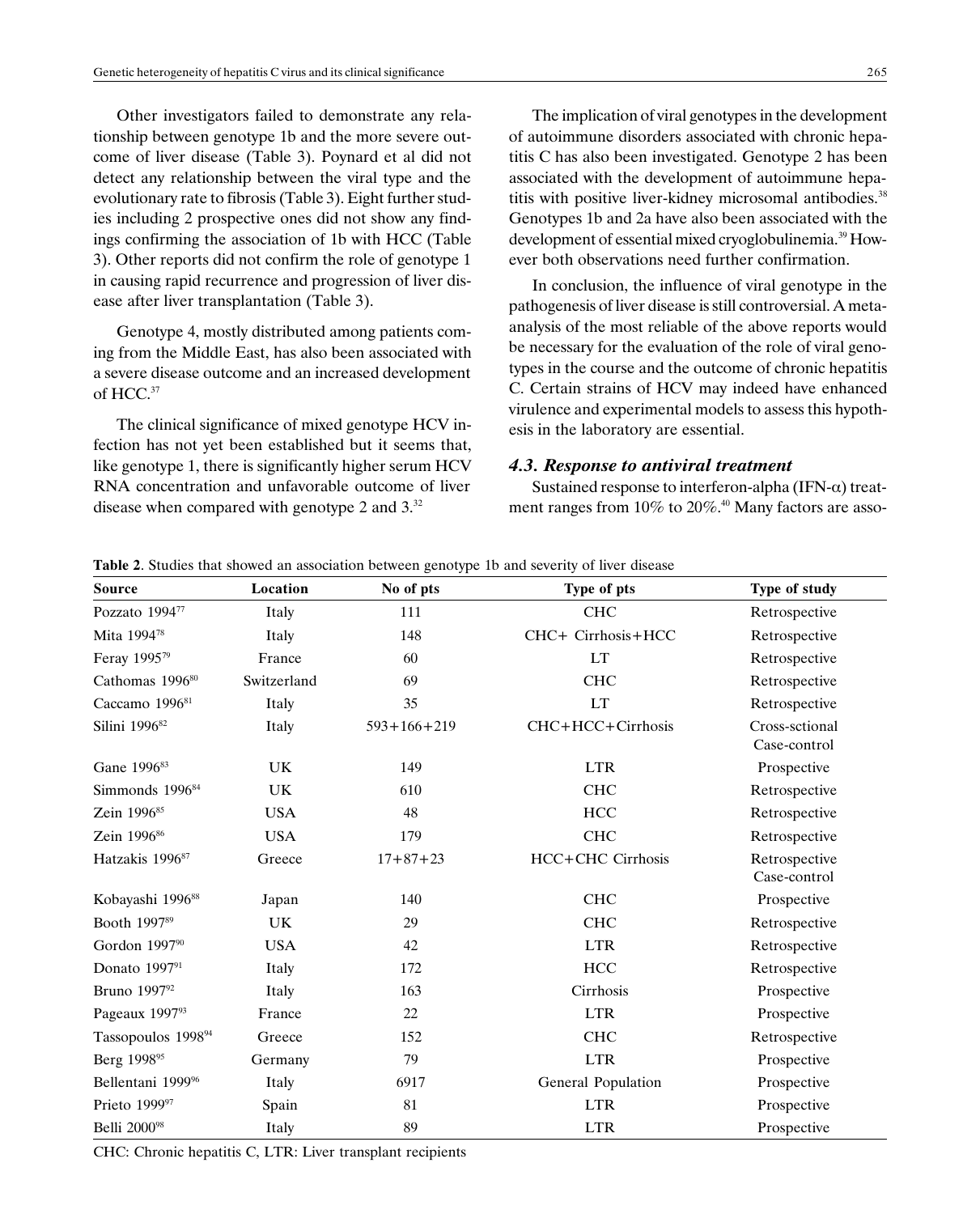| <b>Source</b>                       | Location    | No of pts  | Type of pts       | Type of study                 |
|-------------------------------------|-------------|------------|-------------------|-------------------------------|
| Yamada 199499                       | Japan       | 251        | <b>CHC</b>        | Retrospective                 |
| Yotsunanagi 1995 <sup>100</sup>     | Japan       | $72 + 131$ | $HCC+CHC$         | Retrospective                 |
| Takano 1995 <sup>101</sup>          | Japan       | 124        | <b>CHC</b>        | Prospective                   |
| Zhou 1996 <sup>102</sup>            | <b>USA</b>  | 124        | <b>LTR</b>        | Retrospective                 |
| Guido 1996 <sup>103</sup>           | Italy       | 59         | <b>CHC</b>        | Retrospective                 |
| Lee 1996 <sup>104</sup>             | Korea       | 138        | CHC+Cirrhosis+HCC | Retrospective<br>Case-control |
| Zeuzeum 1996 <sup>105</sup>         | Germany     | 97         | <b>CHC</b>        | Retrospective                 |
| Romeo 1996 <sup>106</sup>           | Italy       | 197        | <b>CHC</b>        | Retrospective                 |
| Lau $1996^{\scriptscriptstyle 107}$ | <b>USA</b>  | 438        | <b>CHC</b>        | Cross-sectional               |
| Boker et al 1997 <sup>108</sup>     | Germany     | 71         | <b>LTR</b>        | Prospective                   |
| Mangia 1997109                      | Italy       | 213        | <b>CHC</b>        | Retrospective                 |
| Benvegnu 1997 <sup>110</sup>        | Italy       | 429        | CHC+Cirrhosis     | Prospective                   |
| Lopez-Labrador 1997 <sup>111</sup>  | Spain       | 414        | <b>CHC</b>        | Cross-sectional               |
| Naoumov 1997 <sup>112</sup>         | UK          | 1438       | Cirrhosis         | Prospective                   |
| Gayowski 1997113                    | <b>USA</b>  | 47         | <b>LTR</b>        | Prospective                   |
| Poynard 1997 <sup>114</sup>         | France      | 2235       | <b>CHC</b>        | Retrospective                 |
| Serfaty 1998 <sup>115</sup>         | France      | 668        | Cirrhosis         | Prospective                   |
| Vargas 1998 <sup>116</sup>          | <b>USA</b>  | 202        | <b>LTR</b>        | Prospective                   |
| De Moliner 1998 <sup>117</sup>      | Italy       | 96         | <b>CHC</b>        | Retrospective                 |
| Kleter 1998 <sup>118</sup>          | Netherlands | 293        | <b>CHC</b>        | Retrospective                 |
| Roffi 1998 <sup>119</sup>           | Italy       | 1368       | <b>CHC</b>        | Retrospective                 |
| Costes 1999 <sup>120</sup>          | France      | 25         | <b>LTR</b>        | Prospective                   |
| Dutta 1999 <sup>121</sup>           | Australia   | 17         | HCC               | Case-control                  |
| Reid 1999 <sup>122</sup>            | <b>USA</b>  | $28 + 38$  | HCC+Cirrhosis     | Retrospective                 |
| Adinolfi 2000 <sup>123</sup>        | Italy       | 324        | <b>CHC</b>        | Retrospective                 |

Table 3. Studies that failed to show an association between genotype 1b and severity of liver disease

CHC: Chronic hepatitis C, LTR: Liver transplant recipients

ciated with response to therapy. Host factors predictive of a beneficial response to IFN- $\alpha$  are the following; young age, short duration of infection, absence of cirrhosis, mild histological score, IVDU, low iron content of the liver and low gamma-gt.41 Viral factors predictive of response to IFN- $\alpha$  are; pre-treatment viral load,<sup>42</sup> HCV genome diversity (quasispecies) and specific genotypes. Patients infected with genotype 1 have a lower rate of response compared with genotypes 2 and 3.43 Despite the higher rate of complete response of the genotype 1a compared with 1b, the rate of sustained response is similar in both genotypes.44 In a therapeutic trial comparing three different regimens of IFN- $\alpha$ , sustained response for genotype 1b ranged from 9 to 28%, for genotype 2a-c from 42 to 46% and for genotype 3 from 67 to  $100\%$ .<sup>45</sup> In a review of 15 trials where short therapeutic regimens have been used (usually of six months' duration), sustained response to IFN-a was estimated to be 18% for genotype 1 and 55% for genotypes 2 and  $3^{46}$  IFN- $\alpha$  and ribavirin combination treatment for six months achieved similar rates of sustained response of 16% for genotype 1 in naove patients. The results of combined treatment for six months were better in relapsed patients (30% for genotype 1 and 69% and 73% for genotypes 2 and 3 respectively). $47$  In another study, combination therapy in naove patients achieved a 13% rate of sustained response in genotype 1b while for 2 and 3 the rates were 43% and 53% respectively.<sup>48</sup>

As a consequence of the studies reported above, the Consensus Conference held in Paris in February 1999 has suggested that the duration of therapy should be dependent on genotype and the level of viraemia. In patients with genotype 2 or 3, six months of treatment is recommended regardless of the level of viraemia. In pa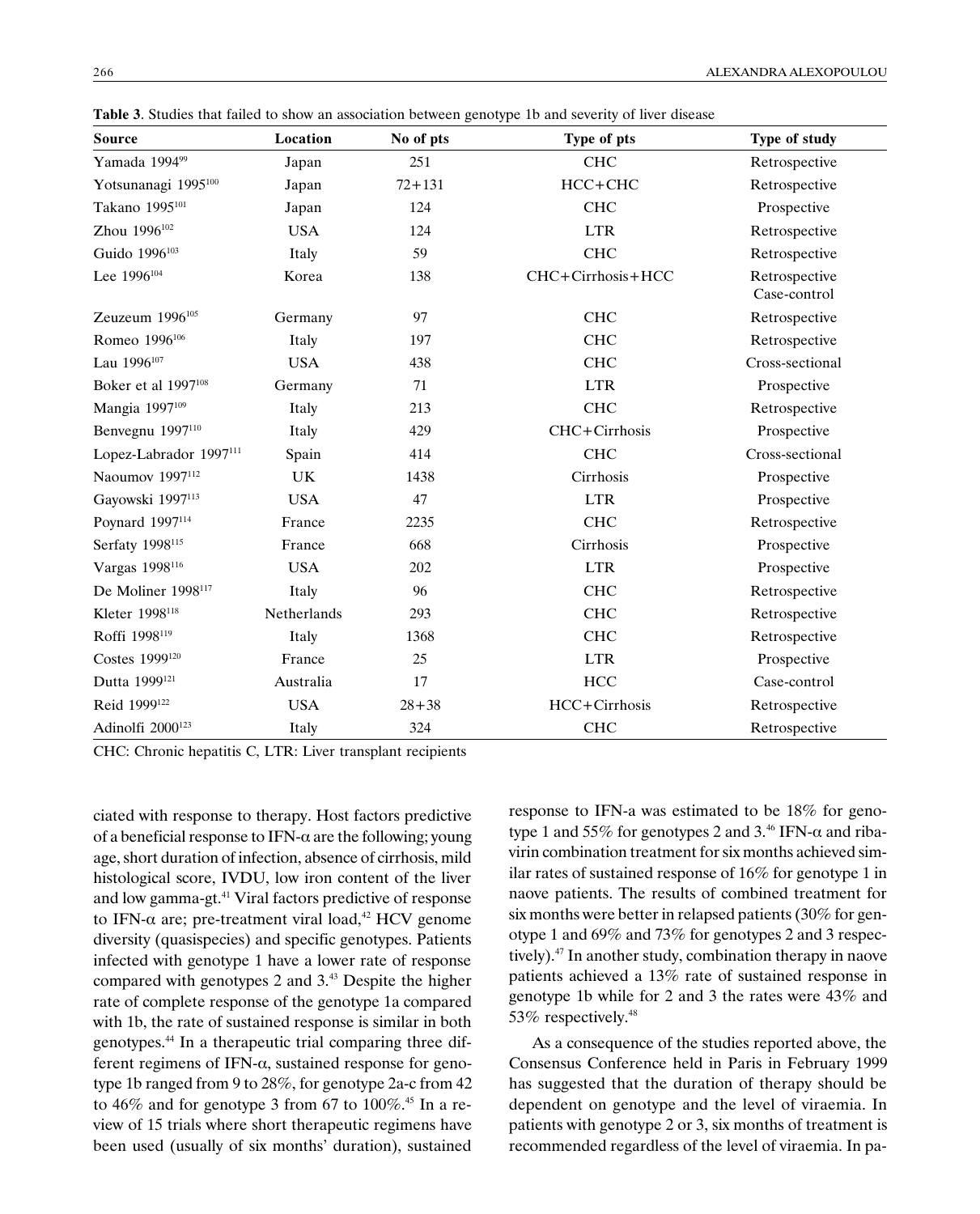tients with genotype 1, 6 months of therapy is sufficient if the level of viraemia is low (<2 million copies/ml) while 12 months of treatment is recommended if the level of viraemia is high  $(>2$  million copies/ml).<sup>49</sup>

In conclusion, the only clinical application of the viral genotyping routinely used is the distinction between genotype 1 and genotypes 2 and 3 in order to predict the outcome of therapy and to choose the optimal duration of therapeutic regimen.

Studies from the Middle East including patients with genotype 4 revealed that treatment with IFN-a and ribavirin achieved a sustained response rate of only 5% in naove patients.<sup>50</sup> It seems, therefore, that genotype 4 has a poor response rate and the same therapy recommendations as for genotype 1 should be followed.

Evidence has been provided, mainly by Japanese investigators, that variability in the NS5 region (nt 2209- 2248) affects response to treatment in patients with genotype 1b.51 The evidence that numerous mutations of this region are related to low viral load suggests that this region has been involved in viral replication. It has also been demonstrated that nt 2209-2248 region is important for the phosphorylation of the NS5. $52$ 

## 4.4. Potential pathogenetic mechanisms for the different clinical profiles of the HCV genotypes

- Immunological studies have shown that in HCV infected persons there is a vigorous immune response mediated by the cytotoxic CD8+ lymphocytes and the HLA I histocompatibility system against the viral proteins.53 It has been suggested that liver tissue from patients infected with genotype 1b shows higher expression of HLA-A, -B, -C and intercellular adhesion  $-1$  molecules (ICAM-1).<sup>54</sup> Genotype 1b might indeed be more cytopathic than other genotypes and this finding has also been associated with low response to IFN-a of this genotype.
- Cellular immune response to IFN-a in vitro is more vigorous in patients with genotype 2c compared with  $1<sub>b.</sub>55$
- The efficacy of HCV polyprotein translation regulated by the Internal ribosome entry site (IRES) is genotype-related. It is lower in genotype 3 compared to 1 and 2.<sup>56</sup>
- Core protein might interact with the tumor necrosis factor (TNF) related lymphocytotoxic receptor of the hepatocyte and this binding would differ among different genotypes. $57$  So the activation of TNF in the

hepatocyte is genotype-related.

- The two hypervariable regions existing in genotype 1 versus only one in the remaining genotypes might be consistent with the more severe clinical expression of this genotype. Genotype 1 might escape more efficiently from the immune system and/or the IFN-a therapy by the development of new mutations and the selection of immune escape mutants.
- There is evidence of a wider and more efficient antibody response against hypervariable region in patients with genotypes 2 and 3 compared with those with genotype 1.58
- Viral dynamics during IFN-a treatment are different in genotypes 1 and 2. The antiviral effectiveness of IFN-a in blocking virus production, the free virion clearance rate and HCV infected cell death rate were all significantly higher for genotype 2 than for genotype  $1.^{59}$
- It has been shown that after liver transplantation, HCV type 1b may induce more severe FAS-mediated apoptosis than other genotypes.<sup>60</sup>

Only one study has not verified the various pathogenicities among genotypes, but showed that the immunogenic properties of structural and non-structural proteins may vary among genotypes but on average all the genotypes have the same immunogenicity.<sup>61</sup>

Further explanation of the clinical profile of genotypes on a molecular basis is the subject of many studies which are still in progress.

## 4.5. Quasispecies

The studies of the evolution of the quasispecies during the course of infection have provided data for the emergence and selection of HCV strains.<sup>62</sup> The mutations in the hypervariable region that encompasses linear B cell epitopes $63$  may be associated with the selection of escape mutants that evade humoral immune response. In addition, escape mutants that evade cellular immune response may appear.<sup>64</sup> Consequently, infection with a strain of the virus does not seem to prevent the infected individual from reinfection with another strain.

The following observations suggest the failure of the host immune system to eradicate a heterogeneous viral population:

 A high number of quasispecies have been associated with more severe chronic liver disease irrespective of the level of viraemia and the duration of the disease.<sup>65</sup>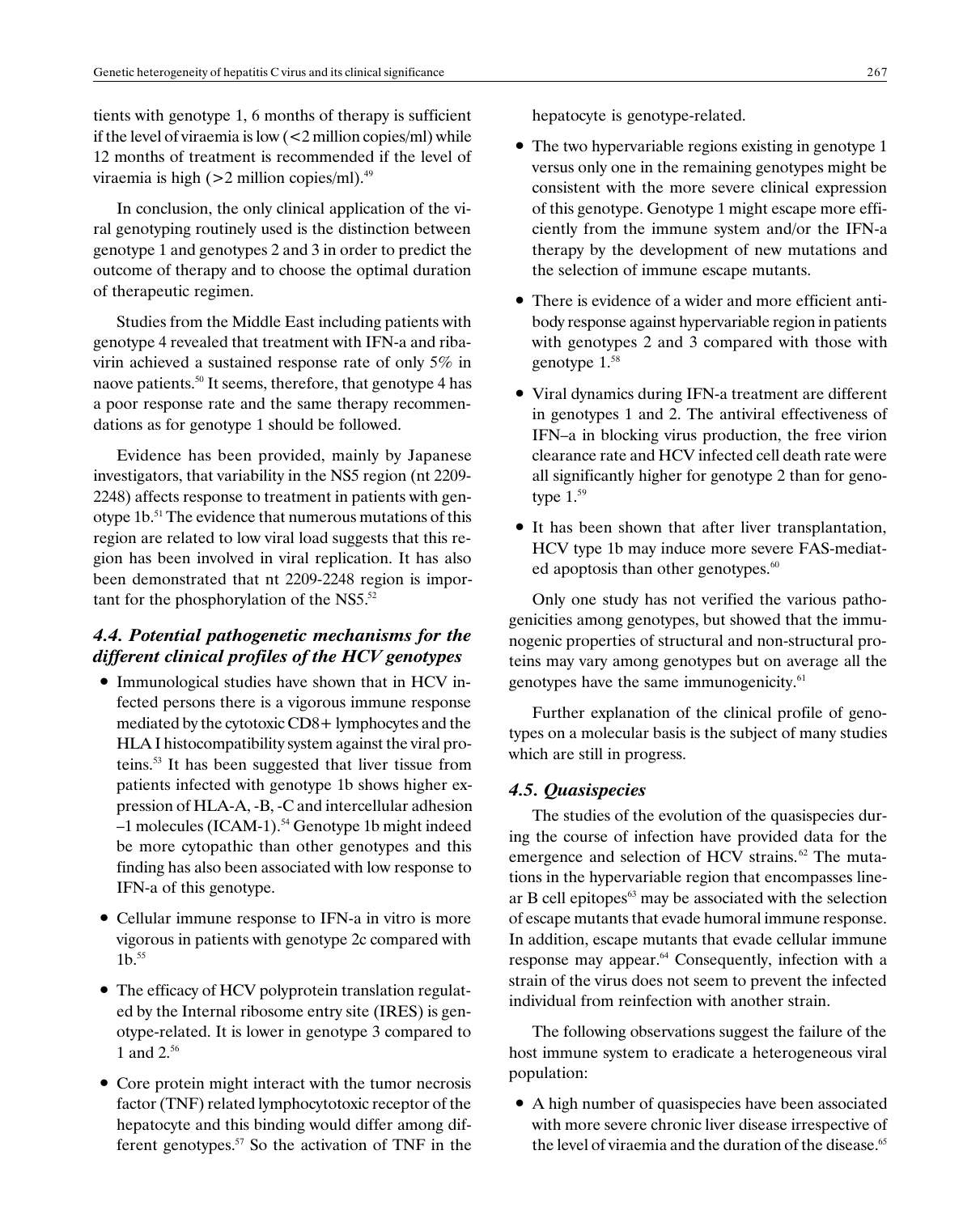- Heterogeneous viral population has been associated with the failure in IFN response.<sup>66</sup>
- Pre-transplantation quasispecies may be a predictor of more rapid progression of HCV-induced hepatitis and graft fibrosis after liver transplantation.<sup>67</sup>
- Acute resolving hepatitis has been associated with no evolution of heterogeneous HCV population, whereas progression to chronicity correlated with early genetic evolution of quasispecies during the acute phase of the infection.<sup>68</sup>

Finally, the sequence analysis of the mutations in the  $HVR1$  may be considered as the "signature" of the isolate and may be a useful tool to trace the source of HCV transmission (intrafamiliar, sexual, vertical from mother to child, nosocomial etc).<sup>69</sup> Genotyping and sequence analysis of HCV isolates provided evidence for a patientto-patient transmission of HCV during colonoscopy. The index case and the two other infected patients had a sequence homology of 100%, strongly suggesting a common source of infection.<sup>70</sup> HCV genotype determination and sequencing of a part of NS5 region revealed the route of transmission in a hepatitis C outbreak which occurred in a hemodialysis unit in Greece.<sup>71</sup>

## 4.6. Role of genetic heterogeneity in HCV vaccine development

The genetic heterogeneity of HCV accounts for the lack of inducing an effective immune response against HCV. It has been shown that the neutralizing antibody elicited by a specific HCV isolate, is isolate-specific and fails to induce a protective immunity against reinfection by heterologous strains.72 It has also been observed that the immune protection is not sufficient against challenge from the homologous strain.<sup>73</sup> This finding has shown that genetic variation of the virus leads to the development of escape mutants that circumvent the immune response. Neutralizing antibodies are directed against the hypervariable region and their efficacy is limited by the high rate of mutations in this region.<sup>74</sup> An effective multivalent vaccine should activate broad humoral and multispecific cellular immunity that includes both T helper and cytotoxic T-cell responses. Given the high degree of HCV genetic heterogeneity, this vaccine should generate a cross-protective immunity against various HCV genotypes. This could be achieved either by using antigens from highly conserved regions or by including antigens from different genotypes.<sup>75</sup> Several promising approaches based on molecular technology have been explored, such as naked DNA, recombinant viruses, recombinant proteins, viruslike particles and peptides.<sup>76</sup>

## **REFERENCES**

- 1. Van Der Poel CL, Reesinck HW, Lelie PN, et al. Antihepatitis C antibodies and non-A non-B post-transfusion hepatitis in The Netherlands. Lancet 1989; 2:297-298.
- 2. Papadimitropoulos V, Gioustozi A, Papaioannou C et al. Prevalence of HCV infection in the general population of various regions of Greece. In: Hepatitis C 1998. Hadziyannis SJ (ed), Athens 1998:163-170
- 3. Saeed AA, Admawi A, Al Rasheed A, et al. Hepatitis C virus infection in Egyptian volunteer blood donors in Riyandh. Lancet 1991; 338:459-460.
- 4. Alter AJ, Margolis HS, Krawczynski K, et al. The natural history of community-acquired hepatitis C in the United States. N Eng J Med 1992; 327:1899-1905.
- 5. Davis GL, Balart LA, Schiff ER, et al. Treatment of chronic hepatitis C with recombinant interferon alfa: A multicenter randomized, controlled trial. N Engl J Med 1989; 321:1506-1510.
- 6. Fattovich G, Giustina G, Degos F et al. Effectiveness of interferon alfa on incidence of hepatocellular carcinoma and decompensation in cirrhosis type C. J Hepatol 1997; 27:201-205.
- 7. Tsukiyama-Kohara K, Likuza N, Kohara M, Nomoto A. Internal ribosomal entry site within hepatitis C virus RNA. J Virol 1992; 66:1476-1483.
- 8. Weiner AJ, Brauer MJ, Rosenblatt J, et al. Variable and hypervariable domains are found in the regions of HCV corresponding to the flavivirus envelope and NS1 proteins and the pestivirus envelope glycoproteins. Virology 1991; 180:842-848.
- 9. Houghton M, Weiner A, Han J, et al. Molecular biology of the hepatitis C virus: implications for diagnosis development and control of viral disease. Hepatology 1991; 14:381-388.
- 10. Simmonds P. Variability of hepatitis C virus. Hepatology 1995; 21:570-583.
- 11. Brechot C. Hepatitis C virus. Molecular biology and genetic variability. Dig Dis Sci 1996; 41:6S-21S.
- 12. Simmonds P, Mcomish F, Yap PL, et al . Sequence variability in the  $5'$  non coding region of hepatitis C virus: identification of a new virus type and restrictions on sequence diversity. J Gen Virol 1993; 74:661-668.
- 13. Simmonds P, Holmes EC, CHA TA, et al. Classification of hepatitis C virus into six major genotypes and a series of subtypes by phylogenetic analysis of the NS5 region. J Gen Virol 1993; 74:2391-2399.
- 14. Simmonds P, Smith DB, Mcomish F, et al. Identification of genotypes of hepatitis C virus by sequence comparison in the core, E1 and NS5 regions. J Gen Virol 1994; 75:1053-1061.
- 15. Ohno T, Lau JYN. The gold standard accuracy and the current concepts. Hepatitis C virus genotype and viraemia. Editorial. Hepatology 1996; 24:1312-1315.
- 16. Smith Db, Pontisso P. Heterogeneity of hepatitis C virus. Baillere's Clin Gastroenterol 1996; 10:243-255.
- 17. Enomoto N, Takada A, Nakao T, Date T. There are two major types of hepatitis C virus in Japan. Biochem Bio-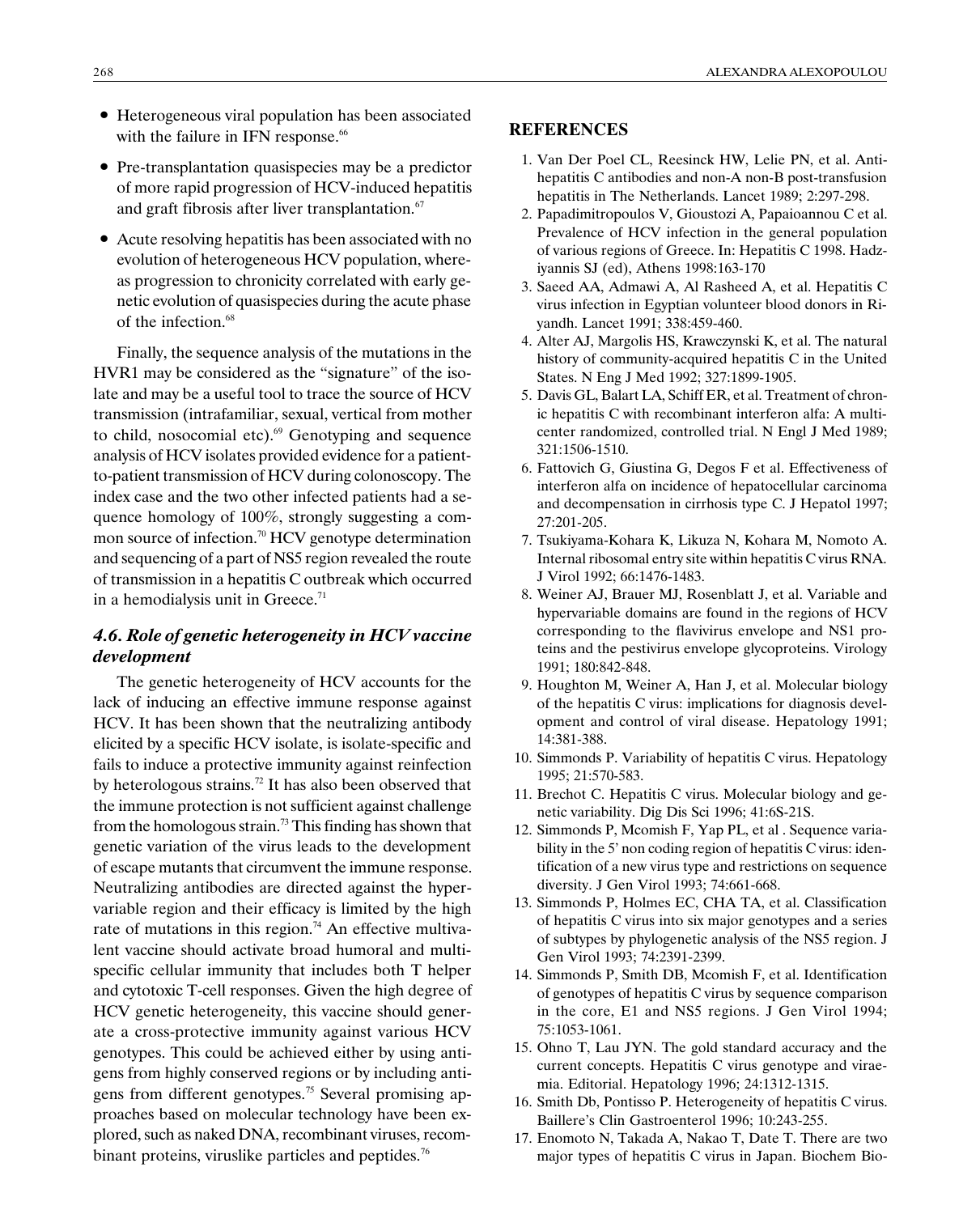phys Res Commun 1990; 170:1021-1025.

- 18. Okamoto H, Okada S, Sugiyama Y, et al. Nucleotide sequence of the genomic RNA of hepatitis C virus isolated from a human carrier: comparison with reported isolates for conserved and divergent regions. J Gen Virol 1991; 72:2697-2704.
- 19. Okamoto H, Miyakawa Y, Mayumi M. Molecular virology of hepatitis C virus. Viral Hepat Rev 1997; 3:51-62.
- 20. Smith DB, Davidson F, Simmonds P. Hepatitis C virus variants and the role of genotyping. J Hepatol 1995; 23(suppl):26-31.
- 21. Simmonds P, Alberti A, Bonino F, et al. A proposed system for the nomenclature of hepatitis C virus genotypes. Hepatology 1994; 19:1321-1324.
- 22. Mcomish F, Yap PL, Dow BC, et al. Geographical distribution of hepatitis C virus genotypes in blood donors: an international collaborative survey. J Clin Microbiol 1994; 32:884-892.
- 23. Kleter GEM, Van Doom U, Brouwer JT, et al. Sequence analysis of the 5' untranslated region in isolates of at least four genotypes of hepatitis C virus in the Netherlands. J Clin Microbiol 1994; 32:306-310.
- 24. Nousbaum JB, Pol S, Nalbas B, et al. Hepatitis C virus 1b infection in France and Italy. Ann Intern Med 1995; 122:161-168.
- 25. Sinani C, Savvas S, Spanou E, et al. Epidemiology of HCV genotypes in Greece. In: Hepatitis C 1997. Hadziyannis SJ (ed). Athens 1997:189-197.
- 26. PM Kao JH, Tsai SL, Chen PJ, et al. A clinicopathological study of chronic non-A, non-B (type C) hepatitis in Taiwan: comparison between posttransfusion and sporadic patients. J Hepatol 1994; 21:244-249.
- 27. Greene WK, Cheong MK, NG V, Yap KW. Prevalence of hepatitis C virus sequence variants in South-East Asia. J Gen Virol 1995; 76:211-215.
- 28. Tokita H, Okamoto H, Tsuda F, et al. Hepatitis C virus variants from Vietnam are classifiable into the seventh, eighth and nine major genetic groups. Proc Natl Acad Sci USA 1994; 91:11022-11026
- 29. Haushofer AC, Kopty C, Hauer R, et al. HCV genotypes and age distribution in patients of Vienna and surrounding areas. J Clin Virol 2001; 20:41-47.
- 30. Elghouzzi MH, Bouchardeau F, Pillonel J, et al. Hepatitis C virus: routes of infection and genotypes in a cohort of anti-HCV-positive french blood donors. Vox Sang 2000; 79:138-144.
- 31. Forns X, Bukh J. Methods for determining the hepatitis C virus genotype. Viral Hepat Rev 1998; 4:1-19.
- 32. Blatt LM, Mutchnick MG, Tong MJ et al. Assessment of hepatitis C virus RNA and genotype from 6807 patients with chronic hepatitis C in United States. J Viral Hepat 2000; 7:196-202.
- 33. Zein NN, Rakela J & Persing DH. Genotype dependent serologic reactivities in patients infected with hepatitis C virus in the United States. Mayo Clin Proc 1995; 70:449- 452.
- 34. Makris K, Kouvelis I, Drakopoulos E, et al. Frequency and characteristics of post-transfusionhepatitis in Greece

with emphasis in hepatitis C: comparing second-and third generation assays. Transfus Med 1995; 5:213-224.

- 35. Pawlotsky JM. Measuring hepatitis C viraemia in clinical samples: Can we trust the assays? Hepatology 1997; 26:1- 4.
- 36. Mellor J, Hawkins A, Simmonds P. Genotype dependence of hepatitis C virus load measurement in commercially available quantitative assays. J Clin Microbiol 1999, 37:2525-2532.
- 37. Zekri AR, Bahnassy AA, Shaarawy SM, et al. Hepatitis C virus genotyping in relation to neu-oncoprotein overexpression and the development of hepatocellular carcinoma. J Med Microbiol 2000; 49:89-95.
- 38. Michitaka K, Durazzo M, Tillmann HL, et al. Analysis of hepatitis C virus genome in patients with autoimmune hepatitis type 2. Gastroenterology 1994, 106:1603-1610.
- 39. Zehender G, De Maddalena C, Monti G, et al. HCV genotypes in bone marrow and peripheral blood mononuclear cells of patients with mixed cryoglobulinemia. Clin Exp Rheumatol 1995; 13(Suppl 13):S87-S90.
- 40. Poynard T, Leroy V, Cohard M. Meta-analysis of interferon randomized trials in the treatment of viral hepatitis C. effects of dose and duration. Hepatology 1996; 24:778-789.
- 41. Pawlotsky JM, Thorval FR, Bastie A. Factors affecting treatment responses to interferon-a in chronic hepatitis C. J ID 1996; 174:1-7.
- 42. Kobayashi Y, Watanabe S, Konishi M. Quantitation and typing of serum hepatitis C virus RNA in patients with chronic hepatitis C treated with interferon-b. Hepatology 1993; 18:1319-1325.
- 43. Conjeevaram HS, Everhart JE, Hoofnagle JH. Predictors of a sustained beneficial response to interferon alfa therapyvin chronic hepatitis C. Hepatology 1995; 22:1326- 1329.
- 44. Pontisso P, Gerotto M, Chemello L. Hepatitis C virus genotypes HCV-1a and HCV-1b: the clinical point of view. J Infect Dis 1995; 171:760.
- 45. Chemello L, Bonetti P, Cavalletto L, et al. Randomized trial comparing three different regimens of alpha-2a-interferon in chronic hepatitis C. Hepatology 1995; 22:700- 706.
- 46. Davis GL, Lau JYN. Factors predictive of a beneficial response to therapy of hepatitis C. Hepatology 1997; 26(suppl 1):122S-127S.
- 47. Davis GL, Esteban-Mur R, Rustgi V, et al. Interferon alfa-2b alone or in combination with ribavirin for the treatment of relapse of chronic hepatitis C. N Engl J Med 1998; 339:1493-1439.
- 48. Reichard O, Norkrans G, Fryden A, et al. Randomized, double-blind, placebo controlled trial of interferon a-2b with and without ribavirin for chronic hepatitis C. Lancet 1998; 351:83-87.
- 49. EASL international consensus conference on hepatitis C. Paris 26-28 February 1999. Consensus statement. J Hepatol 1999; 30:956-961.
- 50. Zylbeberg H, Chaix ML, Brechot C. Infection with hepatitis C virus genotype 4 is associated with a poor response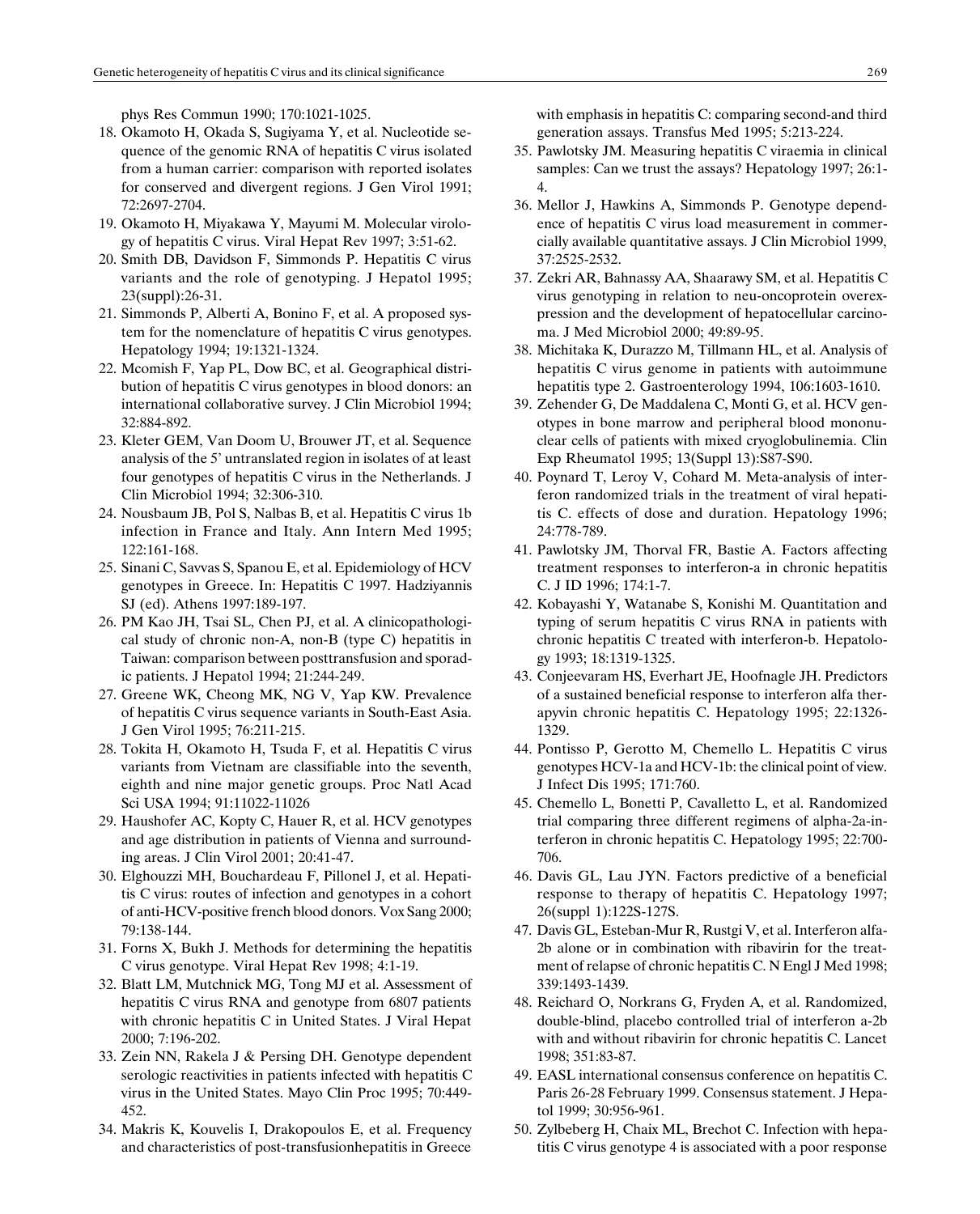to interferon-a. Ann Intern Med 2000; 132:845-846.

- 51. Enomoto N, Sakuma I, Asahina Y. Mutations in the nonstructural protein 5A gene and response to Interferon in patients with chronic hepatitis C virus 1b infection. N Engl J Med 1996; 334:77-81.
- 52. Tanji Y, Kaneko T, Shimotohno K. Phosphorylation of hepatitis C virus-encoded non-structural protein NS5. J Virol 1995; 69:3980-3986.
- 53. Liaw YF, Lee CS, Tsai SL. T-cell mediated autologous hepatocytotoxicity in patients with chronic hepatitis C virus infection. Hepatology 1995; 22:1368-1373.
- 54. Ballardini G, Groff P, Pontisso P, et al. Hepatitis C virus (HCV genotype, tissue HCV antigens hepatocellular expression of HLA-A, B, C, and intercellular adhesion-1 molecules. Clues to pathogenesis of hepatocellular damage and response to interferon treatment in patients with chronic hepatitis C. J Clin Invest 1995; 95:2067-2075.
- 55. Missale G, Cariani E, Lamonaca V, et al. Effects of interferon treatment on the antiviral T-cell response in hepatitis C virus genotype 1b and genotpe 2c-infected patients. Hepatology 1997; 26:792-797.
- 56. Buratti E, Gerotto M, Pontisso P, et al. In vivo translational efficiency of different hepatitis C virus 5-UTRs. FEBS Lett 1997; 411:275-180.
- 57. Matsumoto M, Hsieh TY, Zhu N, et al. Hepatitis C virus core protein interacts with the cytoplasmic tail of lymphotoxin betaR. J Virol 1997; 71:1301-1309.
- 58. Mondelli MU, Cerino A, Lisa A, et al. Antibody responses to hepatitis C virus hypervariable region 1: evidence for cross-reactivity and immune mediated sequence variation. Hepatology 1999; 30:537-545.
- 59. Neumann AU, Lam NP, Dahari H et al. Differences in viral dynamics between genotypes 1 and 2 of hepatitis C virus. J Infect Dis 2000; 182:28-35.
- 60. Di Martino V, Brenot C, Samuel D et al. Influence of liver hepatitis C virus RNA and hepatitis C virus genotype on FAS-mediated apoptosis after liver transplantation for hepatitis C. Transplantation 2000; 70:1390-1396.
- 61. Rodriguez-Lopez M, Riezu Boj JI, Ruiz M, et al. Immunogenicity of variable regions of hepatitis C virus proteins: selection of peptide epitopes to assess hepatitis C virus genotypes by Elisa. J Gen Virol 1999; 80:727-738.
- 62. Kurosaki M, Enomoto N, Marumo F, Sato C. Evolution and selection of hepatitis C virus variants in patients with chronic hepatitis C. Virology 1994; 205:161-169.
- 63. Kato N, Sekiya H, Ootsuyama Y, et al. Humoral immune response to hypervariable region 1 of the putative envelope glycoprotein (gp70) of hepatitis C virus. J virol 1993; 67:3923-3930.
- 64. Weiner A, Erickson Al, Kansopon J, et al. Persistent hepatitis C virus infection in a chimpanzee is associated with emergence of a cytotoxic T lymphocyte escape T lymphocyte escape mutant. PNAS USA 1995; 92:2755-2759.
- 65. Honda M, Kaneko S, Sakai A, et al. Degree of diversity of hepatitis C virus quasispecies and progression of liver disease. Hepatology 1994; 20:1144-1151.
- 66. Moribe T, Hayashi N, Kanazawa Y, et al. Hepatitis C viral complexity detected by single-strand conformation

polymorphism response to interferon therapy. Gastroenterology 1995; 108:789-795.

- 67. Pelletier SJ, Raymond DP, Crabtree TD et al. Pretransplantation hepatitis C virus quasispecies may be predictive of outcome after liver transplantation. Hepatology 2000; 32:375-381.
- 68. Farzi P, Shimoda A, Colana A et al. The outcome of acue hepatitis C predicted by the evolution of the viral quasispecies. Science 2000; 288:339-344.
- 69. Allander T, Gruber A, Naghavi M, et al. Frequent patient to patient transmission of hepatitis C virus in a haematology ward. Lancet 1995; 345:603-607.
- 70. Bronowicki JP, Venard V, Botte C, et al. Patient-to-patient transmission of hepatitis C during colonoscopy. N Engl J Med 1997; 337:237-240
- 71. Katsoulidou A, Paraskevis D, Kalapothaki V, et al. Molecularepidemiology of a hepatitis C outbreak in a haemodialysis Cohort Study on Viral Hepatitis. Nephrol Dial Transplant 1999; 14:1188-1194.
- 72. Farci P, Alter HJ, Gonvidarajan S, et al. Lack of protective immunity against reinfection with hepatitis C virus. Science 1992; 258:135-140.
- 73. Farci P, Alter Hj, Wong DC, et al. Pevention of hepatitis C virus infection in chimpanzees after antibody-mediated in vitro neutralization. PNAS USA 1994; 91:779-786.
- 74. Weiner A, Geysen HM, Christopherson C, et al. Evidence for immune selection of hepatitis C virus (HCV) putative envelope glycoprotein variants: potential role in chronic HCV infections. PNAS 1992; 89:3468-3472
- 75. Choo Ql, Kuo G, Ralston R, et al. Vaccination of chimpanzees against infection by the hepatitis C virus. Proc Natl Acad Sci USA 1994; 91:1294-1298.
- 76. Lechmann M, Liang J. Vaccine development for hepatitis C. Sem Liver Dis 2000; 20:211-226.
- 77. Pozzato G, Kaneko S, Moretti M, et al. Different genotypes of hepatitis C virus are associated with different severity of chronic liver disease. J Med Virol 1994; 43:291- 296.
- 78. Mita E, Hayashi N, Kanazawa Y, et al. Hepatitis C virus genotype and RNA titer in the progression of type C chronic liver disease. J Hepatol 1994; 21:468-473.
- 79. Feray C, Gigou M, Samuel D, et al. Influence of the genotypes of hepatitis C virus on the severity of recurrent liver disease after liver transplantation. Gastroenterology 1995; 108:1088-1096.
- 80. Cathomas G, McGandy CE, Terraciano LM, et al. Detection and typing of hepatitis C RNA in liver biopsies and its relation to histopathology. Virchows Arch 1996; 429:353-358.
- 81. Caccamo L, Gridelli B, Sampietro M, et al. Hepatitis C virus genotypes and reinfection of the graft during longterm follow-up in 35 liver transplant recipients. Transpl Int 1996; 9:S204-S209.
- 82. Silini E, Bottelli R, Asti M. Hepatitis C virus genotypes and risk for hepatocellular carcinoma in cirrhosis: a casecontrol study. Gastroenterology 1996; 111:199-205.
- 83. Gane EJ, Naoumov NV, Qian KP. A longitudinal analysis of hepatitis C virus replication following liver trans-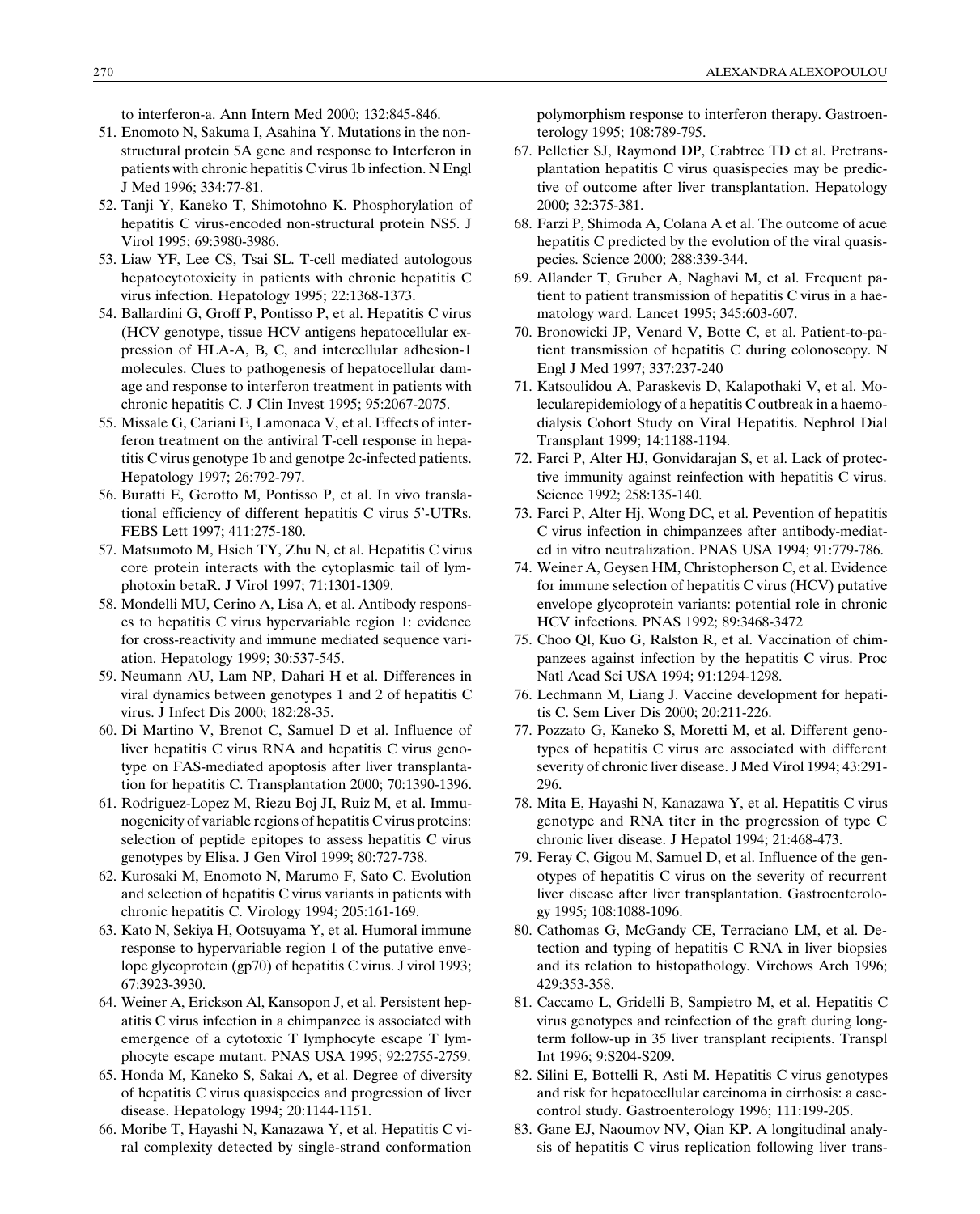plantation. Gastroenterology 1996; 110:167-177.

- 84. Simmonds P, Mellor J, Craxi A. Epidemiological clinical and therapeutic association of hepatitis C types in western European patients. J Hepatol 1996; 24:517-524.
- 85. Zein NN, Poteruch JJ, Gross JB, et al. Increased risk of hepatocellular carcinoma in patients infected with hepatitis C genotype 1b. Am J Gastroenterol 1996; 91:2560- 2562.
- 86. Zein NN, Rakela J, Krawitt EL, et al. Hepatitis C virus genotypes in the United States: epidemiology, pathogenicity, and response to interferon therapy. Collaborative study Group.Ann Intern Med 1996; 125:634-639.
- 87. Hatzakis A, Katsoulidou A, Kaklamani E at al. Hepatitis C virus 1b is the dopminant genotype in HCV-related carcinogenesis: a case control study. Int J Cancer 1996; 68:51-53.
- 88. Kobayashi M, Tanaka E, Sodeyama T, et al The natural course of chronic hepatitis C: a comparison between patients with genotypes 1 and 2 hepatitis C viruses. Hepatology 1996; 23:695-699.
- 89. Booth JC, Foster GR, Levine T, et al. The relationship of histology to genotype inchronic HCV infection. Liver 1997; 17:144-151.
- 90. Gordon FD, Poterucha JJ, Germer J et al. Relationship between hepatitis C genotype and severity of recurrent hepatitis C after liver transplantatio. Transplantation 1997; 63:1419-1423.
- 91. Donato F, Tagger A, Chiesa R et al. Hepatitis B and C virus infection, alcohol drinking, and hepatocellular carcinoma: a case control study in Italy. Hepatol 1997; 26:579- 584.
- 92. Bruno S, Silini E, Crosignani A, et al. Hepatitis C virus genotypes and risk of hepatocellular carcinoma in cirrhosis: a prospective study. Hepatology 1997; 25:754-758.
- 93. Pageaux GP, Ducos J, Mondain AM, et al. Hepatitis C virus genotypes and quantitation of serum hepatitis C virus RNA in liver translant recipients. Liver Transpl Surg 1997; 3:501-505.
- 94. Tassopoulos NC, Papatheodoridis GV, Katsoulidou A, et al. Factors associated with severity and disease progression in chronic hepatitis C. Hepatogastroenterol 1998; 45:1678-83.
- 95. Berg T, Hopf U, Bechstein WO, et al. Pretransplant viriological markers hepatitis C virus genotype and viraemia level are not helpful in predicting individual outcome after orthotipic liver transplantation. Tranplantation1998; 66:225-228.
- 96. Bellentani S, Ponzato G, Saccoccio G, et al. Clinical course and risk factors of hepatitis C virus related liver disease in the general population: report from the Dionysos study. Gut 1999; 44:874-880.
- 97. Prieto M, Berenguer M, Ryon JM, et al. High incidence of allograft cirrhosis in hepatitis C virus genotype 1b infection following transplantation:relationship with rejection episodes. Hepatol 1999; 29:250-256.
- 98. Belli LS, Zavaglia C, Alberti AB, et al. Influence of immunogenetic backround on the outcome of recurrent hepatitis C after liver transplantation. Hepatol 2000;

31:1345-1350.

- 99. Yamada M, Kakumu S, Yoshioka K, et al. Hepatitis C virus genotypes are not responsible for development of serious liver disease. Dig Dis Sci 1994; 39:234-239.
- 100. Yotsuyanagi H, Koike k, Yasuda K et al. Hepatitis C virus genotypes and development of hepatocellular carcinoma. Cancer 1995; 76:1352-1355.
- 101. Takano S, Yokosuka O, Imazeki F, et al. Incidence of hepatocellular carcinoma in chronic hepatitis B and C: a prospective study of 251 patients. Hepatology 1995; 21:650-655.
- 102. Zhou S, Terrault NA, Ferrell L, et al. Severity of liver diseasein liver transplantation recipientas with hepatitis C virus infection: relationshipto genotype and level of viraemia. Hepatol 1996; 24:1041-1046.
- 103. Guido M, Rugge M, Thung SN, et al. Hepatitis virus serotypes and liver pathology. Liver 1996; 16:353-357.
- 104. Lee DS, Sung YC, Whang YS. Distribution of HCV Genotypes among blood donors, patients with chronic liver disease , hepatocellular carcinoma, and patients on maintenance hemodialysis in Korea. J Med Virol 1996; 49:55- 60.
- 105. Zeuzeum S, Franke A, Lee JH, et al. Phylogenetic analysis of hepatitis C virus isolates andtheir correlation to viraemia, liver function tests and histology. Hepatol 1996; 24:1003-1009.
- 106. Romeo R, Colombo M, Rumi M, et al. Lack of association between type of hepatitis C virus, serum load and severity of liver disease. J Viral Hepat 1996; 3:183-190.
- 107. Lau JYN, Davis GL, Prescott LE, et al. Distribution of hepatitis C virus genotypes determined by line probe assay in patients with chronic hepatitis C seen at tertiary referral centers in the United States. Ann Intern Med 1996; 124:868-876.
- 108. Boker KH, Dalley G, Bahr G et al. Long-term outcome of hepatitis C virus infection after liver transplantation, Hepatol 1997; 25:203-210.
- 109. Mangia A, Cascavilla I, Lezzi G et al. HCV genotypes in patients with liver disease of different stages and severity. J Hepatol 1997; 26:1173-1178.
- 110. Benvegnu L, Pontisso P, Cavalletto D, et al. Lack of correlation between hepatitis C virus genotypes and clinical course of hepatitis C virus related cirrhosis. Hepatology 1997; 25:211-215.
- 111. Lopez-Labrador FX, Ampurdanes S, Forns X. Hepatitis C virus (HCV) genotypes in Spanish patients with HCV infection: relationship between HCV genotype 1b, cirrhosis and hepatocellular carcinoma. J Hepatol 1997; 27:959- 965.
- 112. Naoumov NV, Chokshi S, Metivier F, et al. Hepatitis C virus infection in the development of hepatocellular carcinoma in cirrhosis. J Hepatol 1997; 27:331-336.
- 113. Gayowski T, Singh N, Marino IR, et al. Hepatitis C virus genotypes in liver transplant recipients: impact on posttransplant recurrence, infections, response to interferonalpha therapy and outcome. Transplantation 1997; 64:422- 426.
- 114. Poynard T, Bedossa P, Opolon P. Natural history of liver